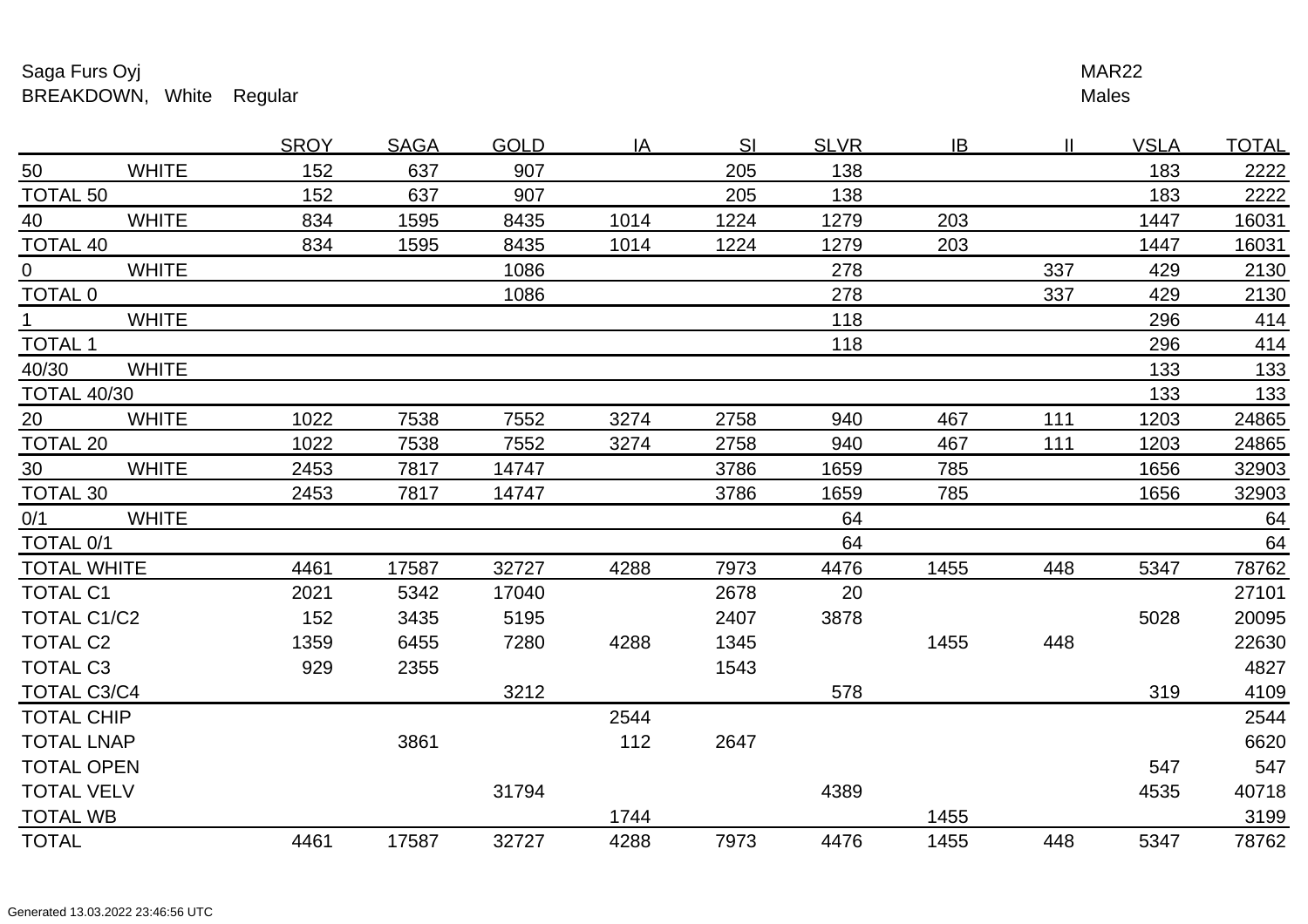| Saga Furs Oyj<br>BREAKDOWN, White |            | Regular     |             |             |    |    |             |    | MAR22<br><b>Males</b> |             |              |  |
|-----------------------------------|------------|-------------|-------------|-------------|----|----|-------------|----|-----------------------|-------------|--------------|--|
|                                   |            | <b>SROY</b> | <b>SAGA</b> | <b>GOLD</b> | IA | SI | <b>SLVR</b> | IB |                       | <b>VSLA</b> | <b>TOTAL</b> |  |
| Lots:<br>Showlots:                | 446<br>162 |             |             |             |    |    |             |    |                       |             |              |  |